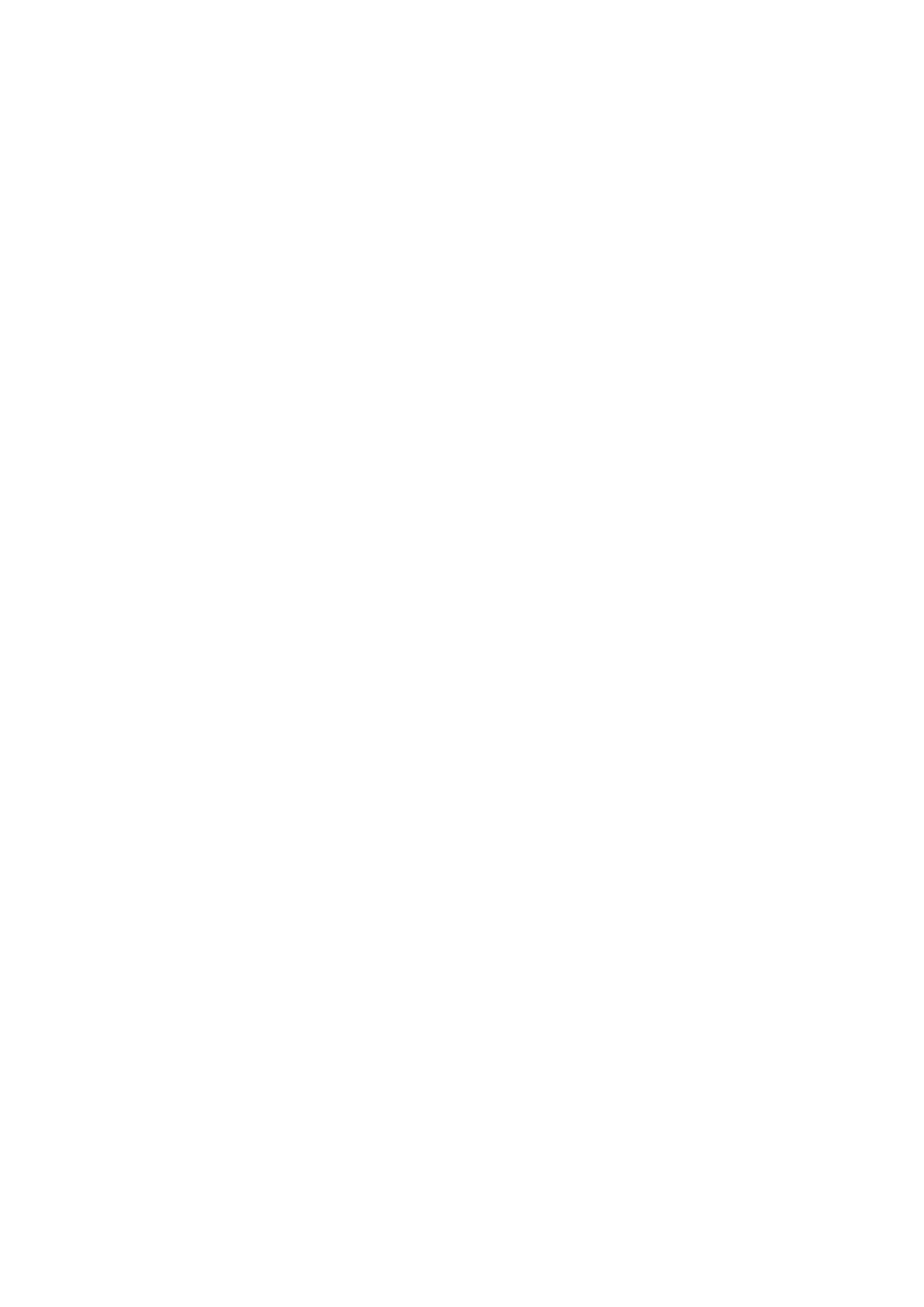Statutory Document No. 2019/0078



*European Union and Trade Act 2019*

## **EUROPEAN UNION AND TRADE ACT 2019 (RETAINED DIRECT EU LEGISLATION) (SANCTIONS) REGULATIONS 2019**

*Approved by Tynwald: Coming into operationin accordance with Regulation 2*

The Council of Ministers makes the following Regulations under sections 7, 12 and 15 of the European Union and Trade Act 2019.

#### <span id="page-2-0"></span>**1 Title**

These Regulations are the European Union and Trade Act 2019 (Retained Direct EU Legislation) (Sanctions) Regulations 2019.

#### <span id="page-2-1"></span>**2 Commencement**

If approved by Tynwald, these Regulations come into operation on exit day<sup>[1](#page-2-4)</sup>.

## <span id="page-2-2"></span>**3 Prescribed EU regulations**

- (1) The EU regulations specified in the Schedule, as they have effect in EU law immediately before exit day, are prescribed for the purposes of section 7(1) of the European Union and Trade Act 2019.
- (2) To avoid doubt, the EU regulations prescribed under regulation 3(1) include any adaptations made to such EU regulations under the EEA agreement and which have effect immediately before exit day.

## <span id="page-2-3"></span>**4 Interpretation of prescribed EU regulations**

- (1) Throughout the EU regulations prescribed under regulation 3(1) and unless the context otherwise requires —
	- (a) references to "Member State", "Member States", "the Community", the "European Union", the "EU" and "the Union"

 $\overline{a}$ 

<span id="page-2-4"></span><sup>1</sup> Tynwald approval required under section 7(1), 12(1) and 15(1) of the European Union and Trade Act 2019.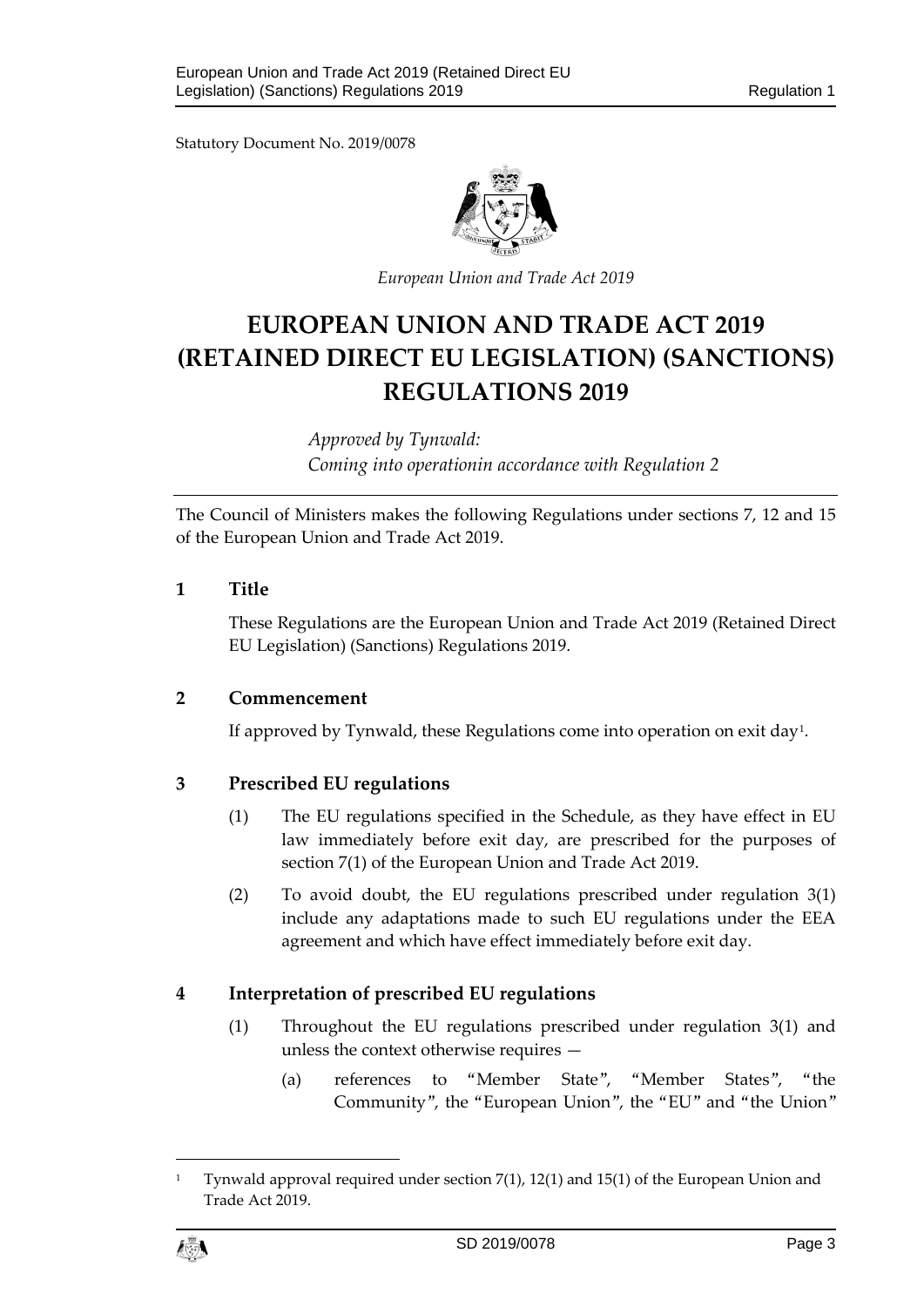are to be construed as including the United Kingdom and the Isle of Man;

- (b) references to "national" (where used as an adjective) are to be construed as including the United Kingdom and the Island;
- (c) references to a "competent authority" or "relevant authority" are to be construed as a reference to the Treasury; and
- (d) references to a "third country" are to be construed as references to a country or state other than the Island and the United Kingdom.
- (2) Despite any provisions to the contrary in the EU regulations prescribed under regulation 3(1), such EU regulations do not impose any obligation on the Treasury to provide –
	- (a) any funding to any person, body or organisation; and
	- (b) any information to any person, body or organisation,

unless the Treasury decides otherwise.

(3) References to an Annex in the EU regulations prescribed under regulation 3(1) are references to that Annex as amended from time to time by EU law on or after exit day.

#### <span id="page-3-0"></span>**5 Construction**

To avoid doubt, any retained EU law is to be construed and have effect subject to these Regulations.

#### **MADE 21ST FEBRUARY 2019**

**W GREENHOW** *Chief Secretary*

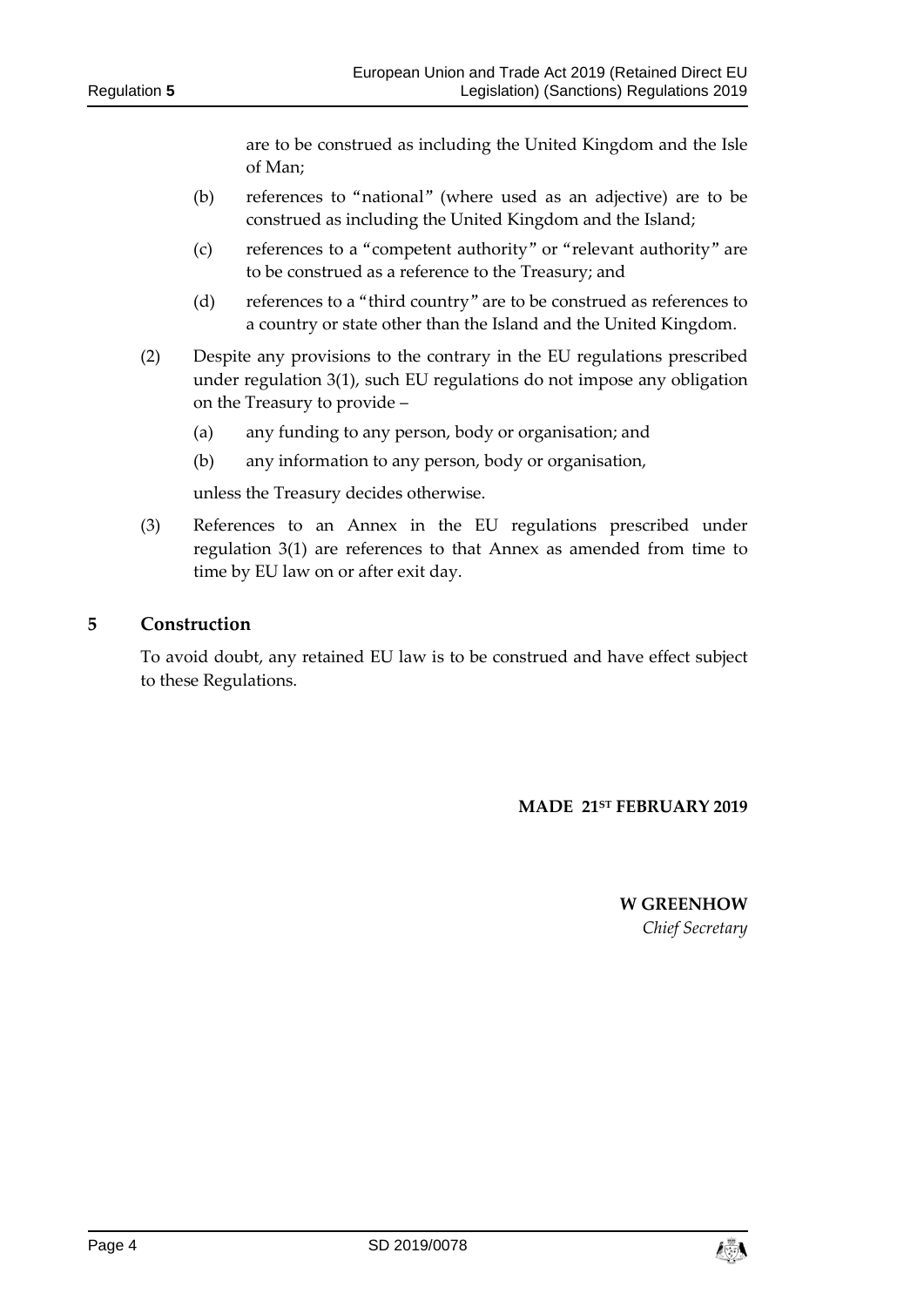#### **SCHEDULE**

#### [Regulation 3(1)]

#### **EU REGULATIONS**

- <span id="page-4-1"></span><span id="page-4-0"></span>(1) Council Regulation (EC) No 147/2003[2](#page-4-2) of 27 January 2003 concerning certain restrictive measures in respect of Somalia.
- (2) Council Regulation (EC) No 1210/2003[3](#page-4-3) of 7 July 2003 concerning certain specific restrictions on economic and financial relations with Iraq and repealing Regulation (EC) No 2465/96.
- (3) Council Regulation (EC) No 314/2004[4](#page-4-4) of 19 February 2004 concerning certain restrictive measures in respect of Zimbabwe.
- (4) Council Regulation (EC) No 765/2006[5](#page-4-5) of 18 May 2006 concerning restrictive measures against President Lukashenko and certain officials of Belarus.

- <span id="page-4-3"></span><sup>3</sup> OJ L169, 8.7.2003, p.6, as that Regulation was amended by Regulation (EU) No 2018/1025 (OJ L184, 20.7.2018, p.1), Regulation (EU) No 2018/1066 (OJ L192, 30.7.2018, p.34), Regulation (EU) No 2018/1124 (OJ L204, 13.8.2018, p.46), Regulation (EU) No 2018/1218 (OJ L226, 7.9.2018, p.3), Regulation (EU) No 2018/1286 (OJ L240, 25.9.2018, p.8), Regulation (EU) No 2018/1302 (OJ L244, 28.9.2018, p.79), Regulation (EU) No 2018/1476 (OJ L249, 4.10.2018, p.1), Regulation (EU) No 2018/1483 (OJ L251, 5.10.2018, p.22), Regulation (EU) No 2018/1661 (OJ L278, 8.11.2018, p16), Regulation (EU) No 2018/1781 (OJ L292, 19.11.2018, p.2), Regulation (EU) No 2019/23 (OJ L5, 8.1.2019, p.1) and Regulation (EU) No 2019/51 (OJ L10, 14.1.2019, p.60).
- <span id="page-4-4"></span><sup>4</sup> OJ L55, 24.2.2004, p.1, as that Regulation was amended by Regulation (EC) No 1488/2004 (OJ L273, 21.8.2004, p.12), Regulation (EC) No 898/2005 (OJ L153, 16.6.2005, p.9), Regulation (EC) No 1272/2005 (OJ L201, 2.8.2005, p.40), Regulation (EC) No 1367/2005 (OJ L216, 20.8.2005, p.6), Regulation (EC) No 1791/2006 (OJ L363, 20.12.2006, p.1), Regulation (EC) No 236/2007 (OJ L66, 6.3.2007, p.14), Regulation (EC) No 412/2007 (OJ L101, 18.4.2007, p.6), Regulation (EC) No 777/2007 (OJ L173, 3.7.2007, p.3), Regulation (EC) No 702/2008 (OJ L195, 24.7.2008, p.19), Regulation (EC) No 1226/2008 (OJ L331, 10.12.2008, p11), Regulation (EC) No 77/2009 (OJ L23, 27.1.2009, p.5), Regulation (EU) No 173/2010 (OJ L51, 2.3.2010, p.13), Regulation (EU) No 174/2011 (OJ L49, 24.2.2011, p.23), Regulation (EU) No 151/2012 (OJ L49, 22.2.2012, p2), Regulation (EU) No 145/2013 (OJ L47, 20.2.2013, p63), Regulation (EU) No 517/2013 (OJ L158, 10.6.2013, p.1), Regulation (EU) No 915/2013 (OJ L252, 24.9.2013, p.23), Regulation (EU) No 153/2014 (OJ L50, 20.2.2014, p.1), Regulation (EU) No 2015/275 (OJ L47, 20.2.2015, p.15), Regulation (EU) No 2015/612 (OJ L102, 21.4.2015, p.1), Regulation (EU) No 2015/1921 (OJ L281, 27.10.2015, p.5), Regulation (EU) No 2016/214 (OJ L40. 17.2.2016, p.1), Regulation (EU) No 2016/218 (OJ L40, 17.2.2016, p.7), Regulation (EU) No 2017/284 (OJ L42, 18.2.2017, p.1) and Regulation (EU) No 2018/223 (OJ L43, 16.2.2018, p10).
- <span id="page-4-5"></span><sup>5</sup> OJ L134, 20.5.2006, p.1, as that Regulation was amended by Regulation (EC) No 646/2008 (OJ L180, 9.7.2008, p.5), Regulation (EC) No 84/2011 (OJ L28, 2.2.2011, p.17), Regulation (EU)



 $\overline{a}$ 

<span id="page-4-2"></span><sup>2</sup> OJ L24, 29.1.2003, p.2, as that Regulation was amended by Regulation (EU) No 941/2012 (OJ L282, 16.10.2012, p.1), Regulation (EU) No 431/2013 OJ L129, 14.5.2013, p.12), Regulation (EU) No 517/2013 (OJ L158, 10.6.2013, p.1), Regulation (EU) No 1153/2013 (OJ L306, 16.11.2013, p.1) and Regulation (EU) No 478/2014 (OJ L138, 13.5.2014, p.1).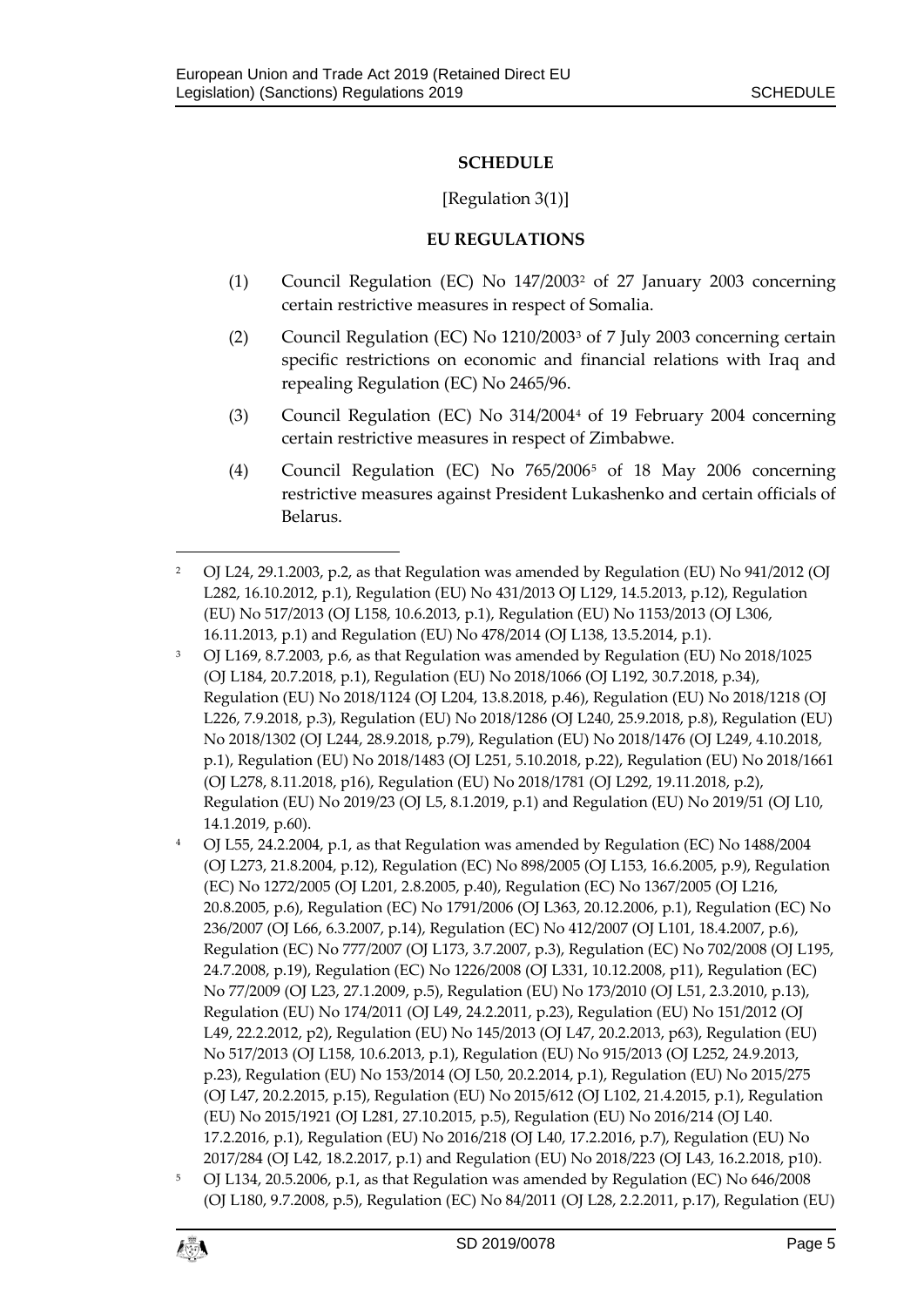1

- (5) Council Regulation (EU) No 359/2011[6](#page-5-0) of 12 April 2011 concerning restrictive measures directed against certain persons, entities and bodies in view of the situation in Iran.
- (6) Council Regulation (EU) No 36/2012[7](#page-5-1) of 18 January 2012 concerning restrictive measures in view of the situation in Syria and repealing Regulation (EU) No 442/2011.

No 271/2011 (OJ L76, 22.3.2011, p.13), Regulation (EU) No 505/2011 (OJ L136, 24.5.2011, p48), Regulation (EU) No 588/2011 (OJ L151, 10.6.2011, p.3), Regulation (EU) No 999/2011 (OJ L265, 11.10.2011, p.6), Regulation (EU) No 1000/2011 (OJ L265, 11.10.2011, p.8), Regulation (EU) No 1320/2011 (OJ L335, 17.12.2011, p.15), Regulation (EU) No 114/2012 (OJ L38, 11.2.2012, p.3), Regulation (EU) No 170/2012 (OJ L55, 29.2.2012, p.1), Regulation (EU) No 265/2012 (OJ L87, 24.3.2012, p.37), Regulation (EU) No 354/2012 (OJ L113, 25.4.2012, p.1), Regulation (EU) No 1014/2012 (OJ L307, 7.11.2012, p1), Regulation (EU) No 1017/2012 (OJ L307, 7.11.2012, p.7), Regulation (EU) No 494/2013 (OJ L143, 30.5.2013, p1), Regulation (EU) No 517/2013 (OJ L158, 10.6.2013, p1), Regulation (EU) No 1054/2013 (OJ L288, 30.10.2011, p1), Regulation (EU) No 46/2014 (OJ L1621.1.2014, p.3), Regulation (EU) No 740/2014 (OJ L200, 9.7.2014, p.1), Regulation (EU) No 1159/2014 (OJ L311, 31.10.2014, p2), Regulation (EU) No 2015/1133 (OJ L185, 14.7.2015, p1), Regulation (EU) No 2015/1948 (OJ L284, 30.10.2015, p.62), Regulation (EU) No 2015/1949 (OJ L284, 30.10.2015, p.71), Regulation (EU) No 2016/276 (OJ L52, 27.2.2016, p.19), Regulation (EU) No 2016/277 (OJ L52, 27.2.2016, p.22), Regulation (EU) No 2017/331 (OJ L50, 28.2.2017, p.9) and Regulation (EU) No 2018/275 (OJ L54, 24.2.2018, p.1).

- <span id="page-5-0"></span><sup>6</sup> OJ L100, 14.4.2011, p.1, as that Regulation was amended by Regulation (EU) No 1245/2012 (OJ L352, 21.12.2012, p.15).
- <span id="page-5-1"></span><sup>7</sup> OJ L16, 19.1.2012, p.1, as that Regulation has been amended by Regulation (EU) No 55/2012 (OJ L19, 24.1.2012, p.6), Regulation (EU) No 168/2012 (OJ L54, 28.2.2012, p.1), Regulation (EU) No 266/2012 (OJ L87, 24.3.2012, p.45), Regulation (EU) No 410/2012 (OJ L126, 15.5.2012, p.3), Regulation (EU) No 509/2012 (OJ L156, 16.6.2012, p.10), Regulation (EU) No 2012/544 (OJ L173, 3.7.2012, p.27), Regulation (EU) No 545/2012 (OJ L165, 26.6.2012, p.23), Regulation (EU) No 673/2012 (OJ L212, 9.8.2012, p.20), Regulation (EU) No 742/2012 (OJ L227, 23.8.2012, p.15), Regulation (EU) No 867/2012 (OJ L227, 23.8.2012, p.15), Regulation (EU) No 944/2012 (OJ L282, 16.10.2012, p.9), Regulation (EU) No 1117/2012 (OJ L330, 30.11.2012, p.9), Regulation (EU) No 325/2013 (OJ L102, 11.4.2013, p.1), Regulation (EU) No 363/2013 (OJ L111, 23.4.2013, p.1), Regulation (EU) No 517/2013 (OJ L158, 10.6.2013, p.1), Regulation (EU) No 697/2013 (OJ L198, 23.7.2013, p.28), Regulation (EU) No 1332/2013 (OJ L335, 14.12.2013, p.3), Regulation (EU) No 124/2014 (OJ L40, 11.2.2014, p.8), Regulation (EU) No 578/2014 (OJ L164, 29.5.2014, p.2), Regulation (EU) No 693/2014 (OJ L183, 24.6.2014, p.15), Regulation (EU) No 793/2014 (OJ L217, 23.7.2014, p.10), Regulation (EU) No 1013/2014 (OJ L283, 27.9.2014, p.9), Regulation (EU) No 1105/2014 (OJ L301, 21.10.2014, p.7), Regulation (EU) No 1323/2014 (OJ L358, 13.12.2014, p.1), Regulation (EU) No 2015/108 (OJ L20, 27.1.2015, p.2), Regulation (EU) No 2015/375 (OJ L64, 7.3.2015, p.10), Regulation (EU) No 2015/780 (OJ L124, 20.5.2015, p.1), Regulation (EU) No 2015/827 (OJ L132, 29.5.2015, p.1), Regulation (EU) No 2015/828 (OJ L132, 29.5.2015, p.3), Regulation (EU) No 2015/961 (OJ L157, 23.6.2015, p.20), Regulation (EU) No 2015/1828 (OJ L266, 13.10.2015, p.1), Regulation (EU) No 2015/2350 (OJ L331, 17.12.2015, p.1), Regulation (EU) No 2016/840 (OJ L141, 28.5.2016, p.30), Regulation (EU) No 2016/1735 (OJ L264, 30.9.2015, p.1), Regulation (EU) No 2016/1893 (OJ L293, 28.10.2016, p.25), Regulation (EU) No 2016/1984 (OJ L305, 14.11.2016, p.1), Regulation (EU) No 2016/1996 (OJ L308, 16.11.2016, p.3), Regulation (EU) No 2016/2137 (OJ L332, 7.12.2016, p.3), Regulation (EU) No 2017/480 (OJ L75, 21.3.2017, p.12), Regulation (EU) No

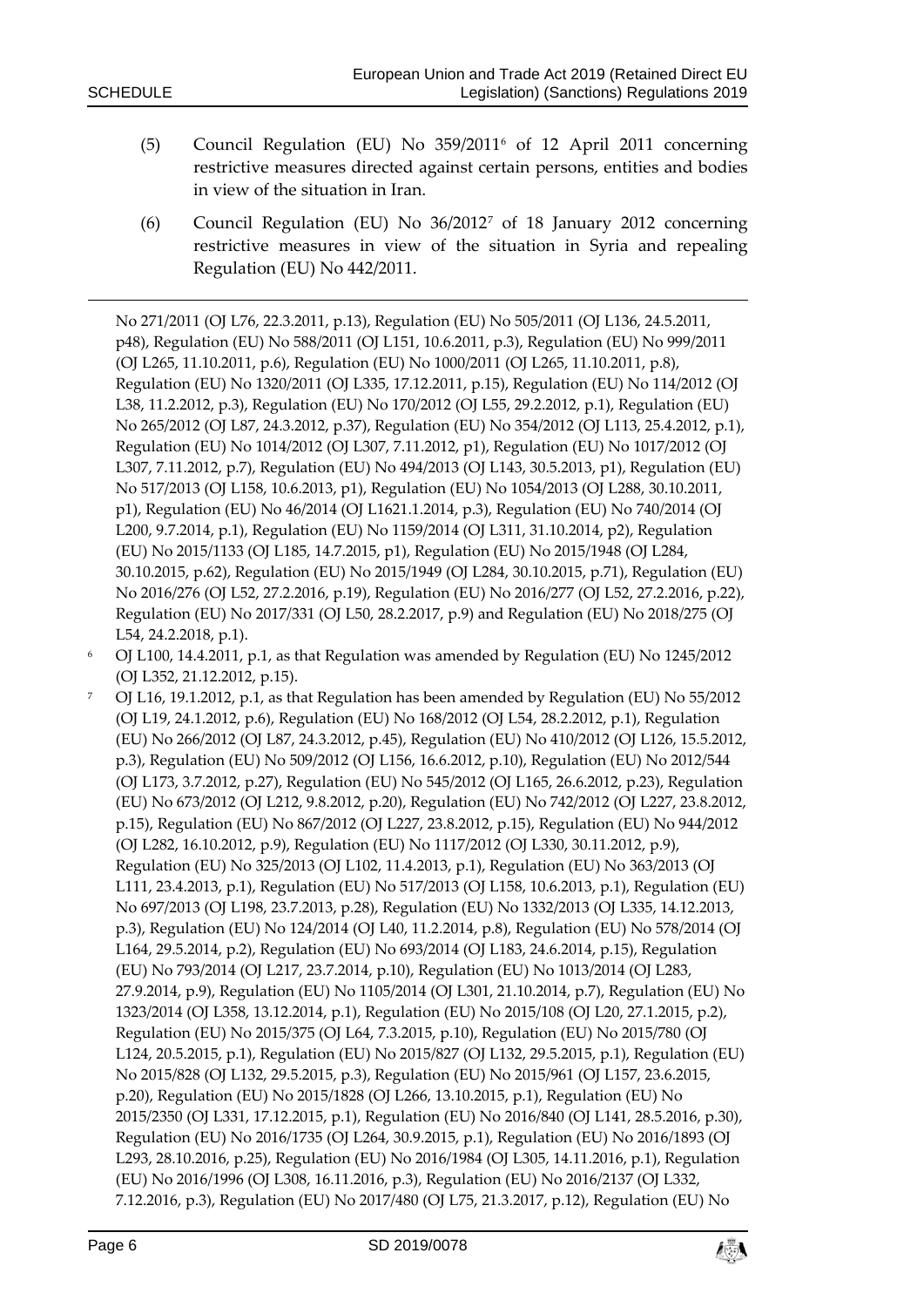- (7) Council Regulation (EU) No 267/2012[8](#page-6-0) of 23 March 2012 concerning restrictive measures against Iran and repealing Regulation (EU) No 961/2010.
- (8) Council Regulation (EU) No 401/2013[9](#page-6-1) of 2 May 2013 concerning restrictive measures in respect of Myanmar/Burma and repealing Regulation (EC) No 194/2008.
- (9) Council Regulation (EU) No 692/2014[10](#page-6-2) of 23 June 2014 concerning restrictions on the import into the Union of goods originating in Crimea or Sevastopol, in response to the illegal annexation of Crimea and Sevastopol.
- (10) Council Regulation (EU) No 833/2014[11](#page-6-3) of 31 July 2014 concerning restrictive measures in view of Russia's actions destabilising the situation in Ukraine.
- (11) Council Regulation (EU) No 2016/44[12](#page-6-4) of 18 January 2016 concerning restrictive measures in view of the situation in Libya and repealing Regulation (EU) No 204/2011.

2017/907 (OJ L139, 30.5.2017, p.15), Regulation (EU) No 2017/1241 (OJ L178, 11.7.2017, p.1), Regulation (EU) No 2017/1327 (OJ L185, 18.7.2017, p.20), Regulation (EU) No 2017/1751 (OJ L246, 26.9.2017, p.1), Regulation (EU) No 2018/282 (OJ L54, 26.2.2018, p.3), Regulation (EU) No 2018/420 (OJ L75, 19.3.2018, p.1) and Regulation (EU) No 2018/774 (OJ L131, 29.5.2018, p.1).

- <span id="page-6-0"></span><sup>8</sup> OJ L88, 24.3.2012, p.1, as that Regulations has been amended by Regulation (EU) No 708/2012 (OJ L208, 3.8.2012, p.1), Regulation (EU) No 1067/2012 (OJ L318, 15.11.2012, p.1), Regulation (EU) No 1263/2013 (OJ L326, 6.12.2013, p.5), Regulation (EU) No 971/2013 (OJ L272, 12.10.2013, p.1), Regulation (EU) No 42/2014 (OJ L15, 20.1.2014, p.18), Regulation (EU) No 2015/229 (OJ L39, 14.2.2015, p.1), Regulation (EU) No 2015/1327 (OJ L206, 1.8.2015, p.18), Regulation (EU) No 2015/1328 (OJ L206, 1.8.2015, p.20), Regulation (EU) No 2015/1861 (OJ L274, 18.10.2015, p.1), Regulation (EU) No 2016/31 (OJ L10, 15.1.2016, p.1) and Regulation (EU) No 2017/964 (OJ L146, 9.6.2017, p.1).
- <span id="page-6-1"></span><sup>9</sup> OJ L121, 3.5.2013, p.1, as that Regulation was amended by Regulation (EU) No 2018/647 (OJ L108, 27.4.2018, p.1), Regulation (EU) No 2018/898 (OJ L160, 25.6.2018, p.1), Regulation (EU) No 2018/1117 (OJ L204, 13.8.2018, p.9) and Regulation (EU) No 2018/2053 (OJ L327, 21.12.2018, p.1).
- <span id="page-6-2"></span><sup>10</sup> OJ L183, 24.6.2014, p.9, as that Regulation was amended by Regulation (EU) No 1351/2014 (OJ L365, 19.12.2014, p.46).
- <span id="page-6-3"></span><sup>11</sup> OJ L229, 31.7.2014, p.1, as that Regulation was amended by Regulation (EU) No 1290/2014 (OJ L349, 5.12.2014, p.20), Regulation (EU) No 2015/1797 (OJ L263, 8.10.2015, p.10) and Regulation (EU) No 2017/2212 (OJ L314, 1.12.2015, p.41).
- <span id="page-6-4"></span><sup>12</sup> OJ L12, 19.1.2016, p.1, as that Regulation was amended by Regulation (EU) No 2017/1419 (OJ L204, 5.8.2017, p.1), Regulation (EU) No2017/1423 (OJ L204, 5.8.2017, p.80), Regulation (EU) No 2017/1456 (OJ L208, 11.8.2017, p.31), Regulation (EU) No 2017/1974 (OJ L281, 31.10.2017, p.27), Regulation (EU) No 2017/2006 (OJ L384, 29.12.2006, p.44), Regulation (EU) No 2017/2260 (OJ L324, 8.12.2017, p.39), Regulation (EU) No 2018/126 (OJ L22, 26.1.2018, p.12), Regulation (EU) No 2018/166 (OJ L31, 3.2.2018, p.82), Regulation (EU) No 2018/200 (OJ L38, 10.2.2018, p.11), Regulation (EU) No 2018/711 (OJ L119, 15.5.2018, p.35), Regulation (EU) No 2018/870 (OJ L152, 15.6.2018, p.1), Regulation (EU) No 2018/1073 (OJ L194, 31.7.2018, p.30), Regulation (EU) No 2018/1245 (OJ L235, 19.9.2018, p.1), Regulation (EU) No



 $\overline{a}$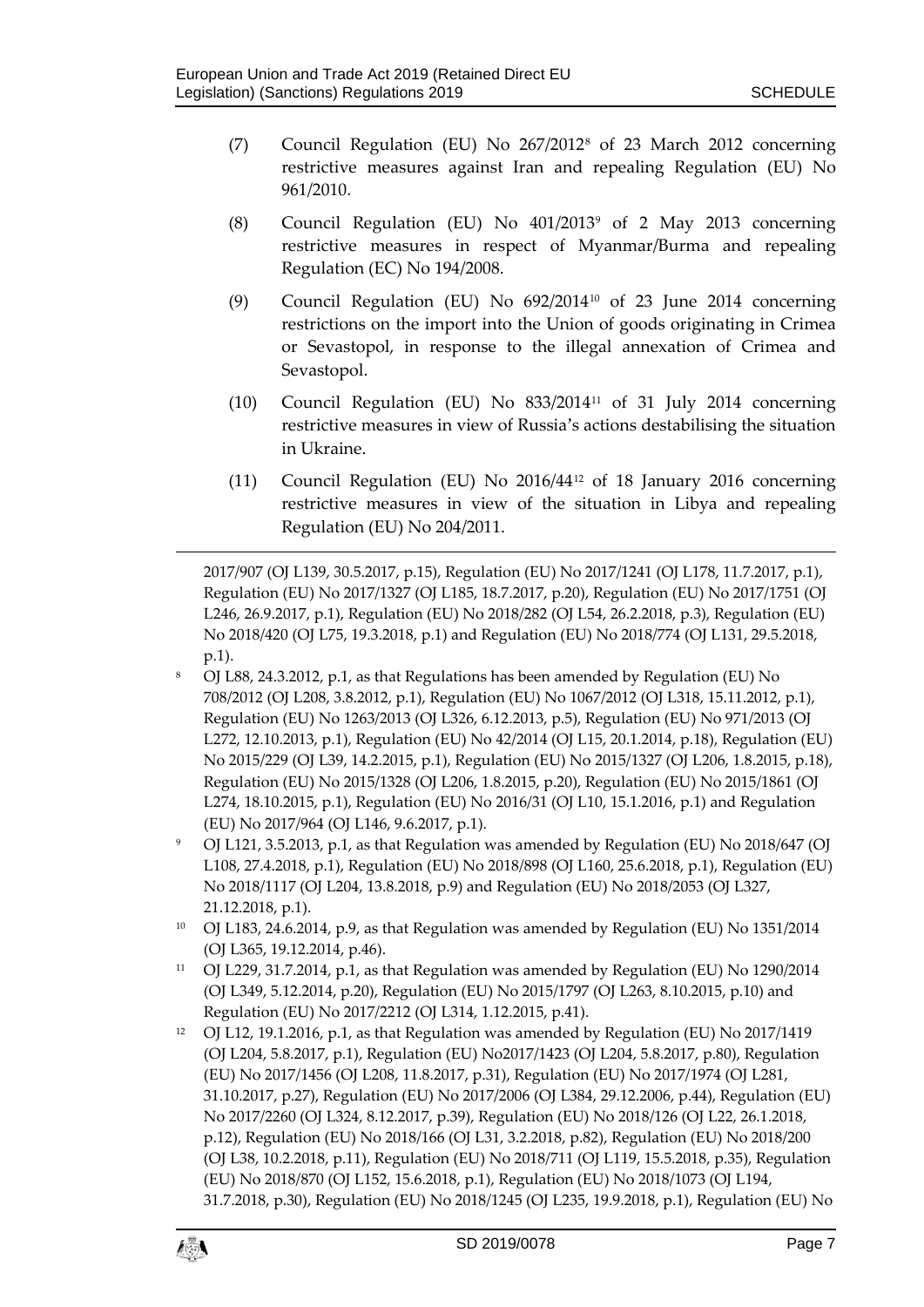- (12) Council Regulation (EU) No 2017/1509[13](#page-7-0) of 30 August 2017 concerning restrictive measures against the Democratic People's Republic of Korea and repealing Regulation (EC) No 329/2007.
- (13) Council Regulation (EU) No 2017/2063[14](#page-7-1) of 13 November 2017 concerning restrictive measures in view of the situation in Venezuela.

2018/1285 (OJ L240, 25.9.2018, p.4) and Regulation (EU) No 2018/1863 (OJ L304, 29.11.2018, p.1),.

- <span id="page-7-0"></span><sup>13</sup> OJ L224, 31.8.2017, p.1, as that Regulation was amended by Regulation (EU) No 2017/1548 (OJ L237, 15.9.2017, p.39), Regulation (EU) No 2017/1568 (OJ L238, 16.9.2017, p.10), Regulation (EU) No 2017/1836 (OJ L261, 11.10.2017, p.1), Regulation (EU) No 2017/1858 (OJ L265, 16.10.2017, p.1), Regulation (EU) No 2017/1859 (OJ L265, 16.10.2017, p.5), Regulation (EU) No 2017/1897 (OJ L269, 19.10.2017, p.1), Regulation (EU) No 2017/2062 (OJ L295, 14.11.2017, p.4), Regulation (EU) No 2018/12 (OJ L4, 9.1.2018, p.1), Regulation (EU) No 2018/53 (OJ L10, 13.1.2018, p.1), Regulation (EU) No 2018/87 (OJ L16, 22.1.2018, p.1), Regulation (EU) No 2018/285 (OJ L55, 27.2.2018, p.1), Regulation (EU) No 2018/286 (OJ L55, 27.2.2018, p.15), Regulation (EU) No 2018/324 (OJ L63, 6.3.2018, p.1), Regulation (EU) No 2018/548 OJ L91, 9.4.2018, p.2), Regulation (EU) No 2018/602 (OJ L101, 20.4.2018, p.16), Regulation (EU) No 2018/714 (OJ L 120, 16.5.2018, p.1), Regulation (EU) No 2018/814 (OJ L137, 4.6.2018, p.1), Regulation (EU) No 2018/1009 (OJ L181, 18.7.2018, p.1), Regulation (EU) No 2018/1074 (OJ L194, 31.7.2018, p.32), Regulation (EU) No 2018/1231 (OJ L231, 14.9.2018, p.11), Regulation (EU) No 2018/1284(OJ L240, 25.9.2018, p.2), Regulation (EU) No 2018/1606 (OJ L268, 26.10.2018, p.20), Regulation (EU) No 2018/1654 (OJ L276, 7.11.2018, p.3) and Regulation (EU) No 2019/93 (OJ L19, 22.1.2019, p.3).
- <span id="page-7-1"></span><sup>14</sup> OJ L295, 14.11.2017, p.21, as that Regulation was amended by Regulation (EU) No 2018/88 (OJ L16, 22.1.2018, p.6) and Regulation (EU) No 2018/899 (OJ L160, 25.6.2018, p.5).

-